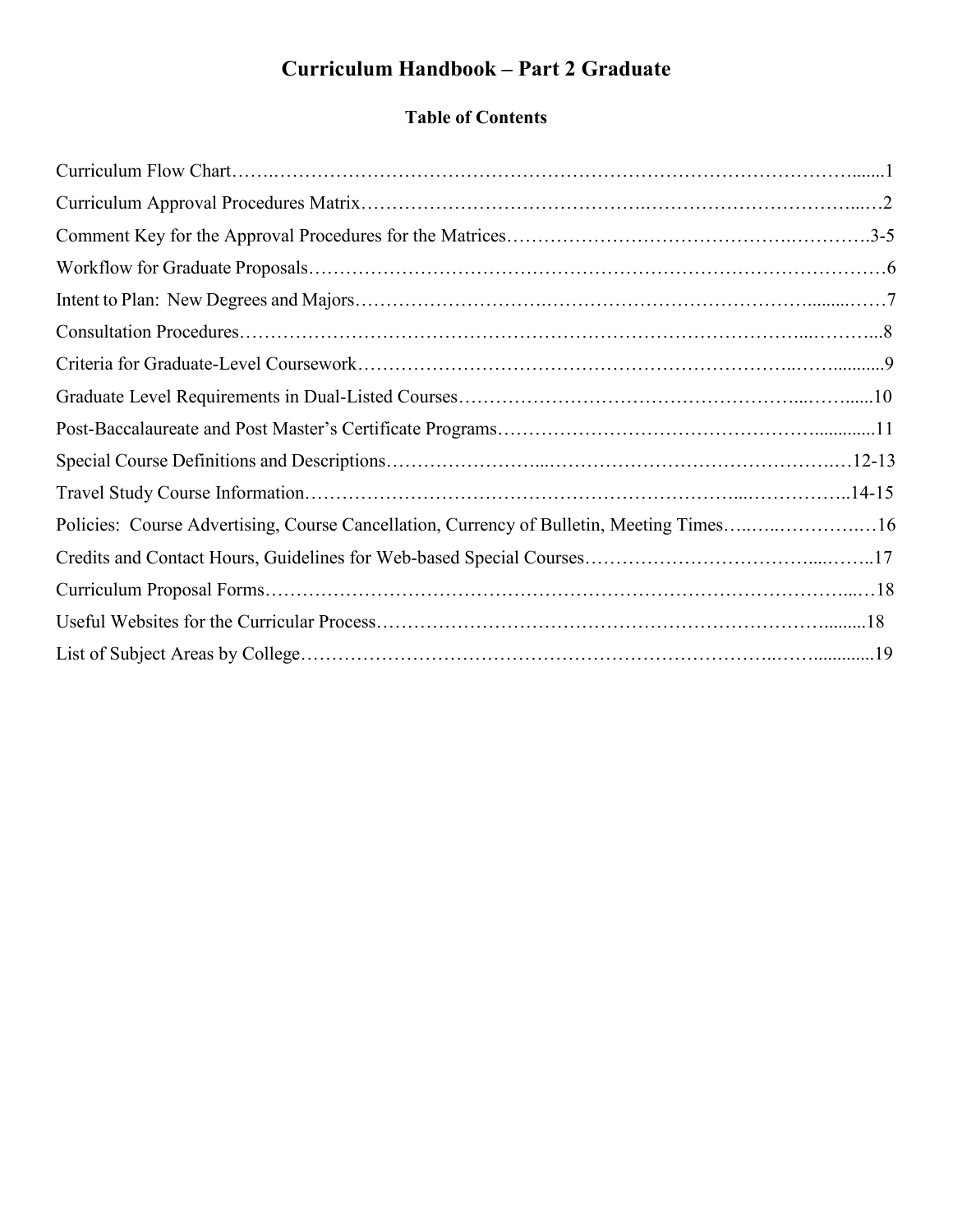# **GRADUATE CURRICULUM FLOW CHART**



**(\*meeting dates are indicated on the** *[Curricular Schedule](https://www.uww.edu/acadaff/facstaff/curricular-and-advising-calendar)***.)**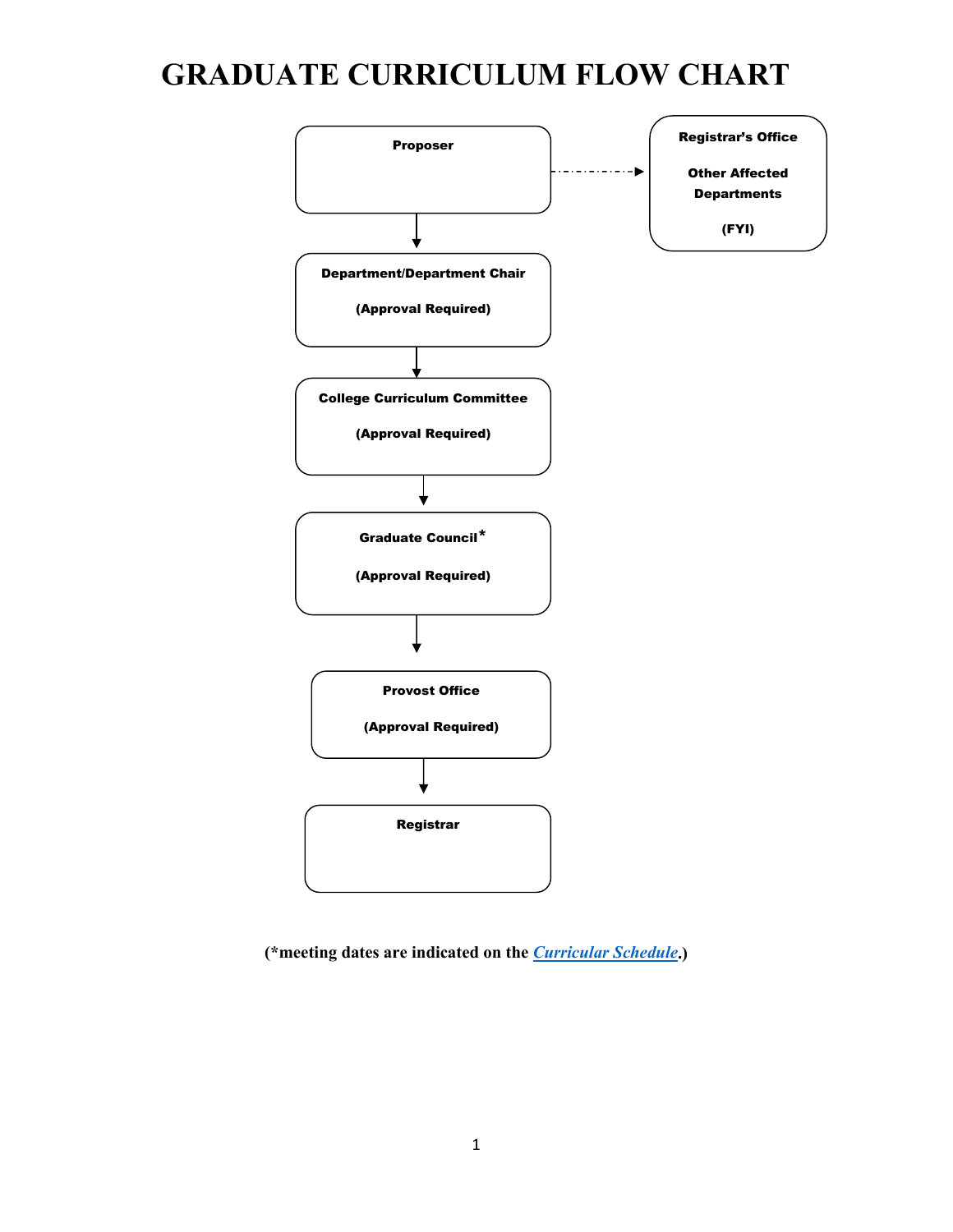#### **Graduate Curriculum Approval Procedures Matrix**

**Form Action Dept CCC College Dean Grad Council UWS Regent Comment** PF New Degree r  $\vert$  r  $\vert$  x  $\vert$  x  $\vert$  x  $\vert$  x  $\vert$  i  $\vert$  A, B PF New Major x x x x x x x i A, B PF New submajor (e.g. minor)  $x \mid x \mid x \mid x \mid x \mid x$  i c PF Change in degree requirement  $r \mid x \mid x \mid x \mid (x) \mid (i) \mid D, E, G$ PF Change in major  $x \mid x \mid x \mid x \mid (x) \mid (i) \mid E$ , G PF Change in submajor  $x \mid x \mid x \mid x \mid (i) \mid (i) \mid G$ PF Deletion of a major  $x \mid x \mid x \mid x \mid (x) \mid (i) \mid E$ , G PF Deletion of a submajor  $x \mid x \mid x \mid x \mid (i) \mid (i) \mid G$ CF New course  $x \mid x \mid x \mid x \mid x \mid x \mid$  F, H, I CF Add graduate component to an existing undergraduate course  $x \mid x \mid x \mid x \mid x \mid x \mid$  H CF Substantial revision of course  $x \mid x \mid x \mid x \mid x \mid$  x  $\mid$   $\mid$  G, H  $CF$  Contact hour change  $x \mid x \mid x \mid x$  x G  $CF$  Credit change  $X \mid x \mid x \mid x \mid x \mid$  (G, L CF Grade Basis x x x x G  $CF$  Repeatability change  $x \mid x \mid x \mid x \mid x \mid$  $CF$  Course deletion  $x \mid x \mid x \mid x$  i G, I, J, K CF Number change/cross-listing  $x \mid x \mid x \mid x$  i G, M  $CF$  Prerequisite/restrict change  $X$   $X$   $X$   $X$  i i CF Title change x x x i G CF Course description change  $x \mid x \mid x \mid x \mid y \mid y$  (G, N CF License matters and the control of the control of the control of the control of the control of the control of the control of the control of the control of the control of the control of the control of the control of the  $CF$  Special courses  $x \mid x \mid x \mid x \mid i \mid y$  $CF$  Travel study courses  $x \mid x \mid x \mid x \mid x \mid y \mid y \mid y \mid y$ OF Administrative actions r i x i (i) Q

All graduate curriculum approval procedures not mandated by UW System or the Board of Regents are determined by the Graduate Council.

#### **Dual-listed courses:**

Approval for, and changes in, dual-listed courses (those offered for both graduate and undergraduate level credit) must be obtained at both the undergraduate and the graduate level. Sponsors must first seek approval at the undergraduate level for the undergraduate course and/or course changes. Following the undergraduate level (signed by the Faculty Senate chair), the proposal should be submitted to the Graduate Council.

To add a graduate level component to an existing undergraduate course (add a dual-listing), a **new course proposal** must be submitted for the graduate course only and sent directly to the Graduate Council, following the procedures for graduate courses.

| <b>Heading Codes:</b> |                                |                  | <b>Matrix Codes:</b>                                 |  |  |
|-----------------------|--------------------------------|------------------|------------------------------------------------------|--|--|
| CCC <sub>1</sub>      | College Curriculum Committee   | X                | Action item                                          |  |  |
| UWS.                  | University of Wisconsin System |                  | Information item                                     |  |  |
|                       | Regent Board of Regents        |                  | Response or recommendation, but no approval required |  |  |
|                       |                                | $\left( \right)$ | AVC determines whether submission to UWS is required |  |  |
|                       |                                | PF               | Program Form                                         |  |  |
|                       |                                | CF               | Course Form                                          |  |  |
|                       |                                | OF               | Other Request Form                                   |  |  |

**(See comment key beginning on page 3)**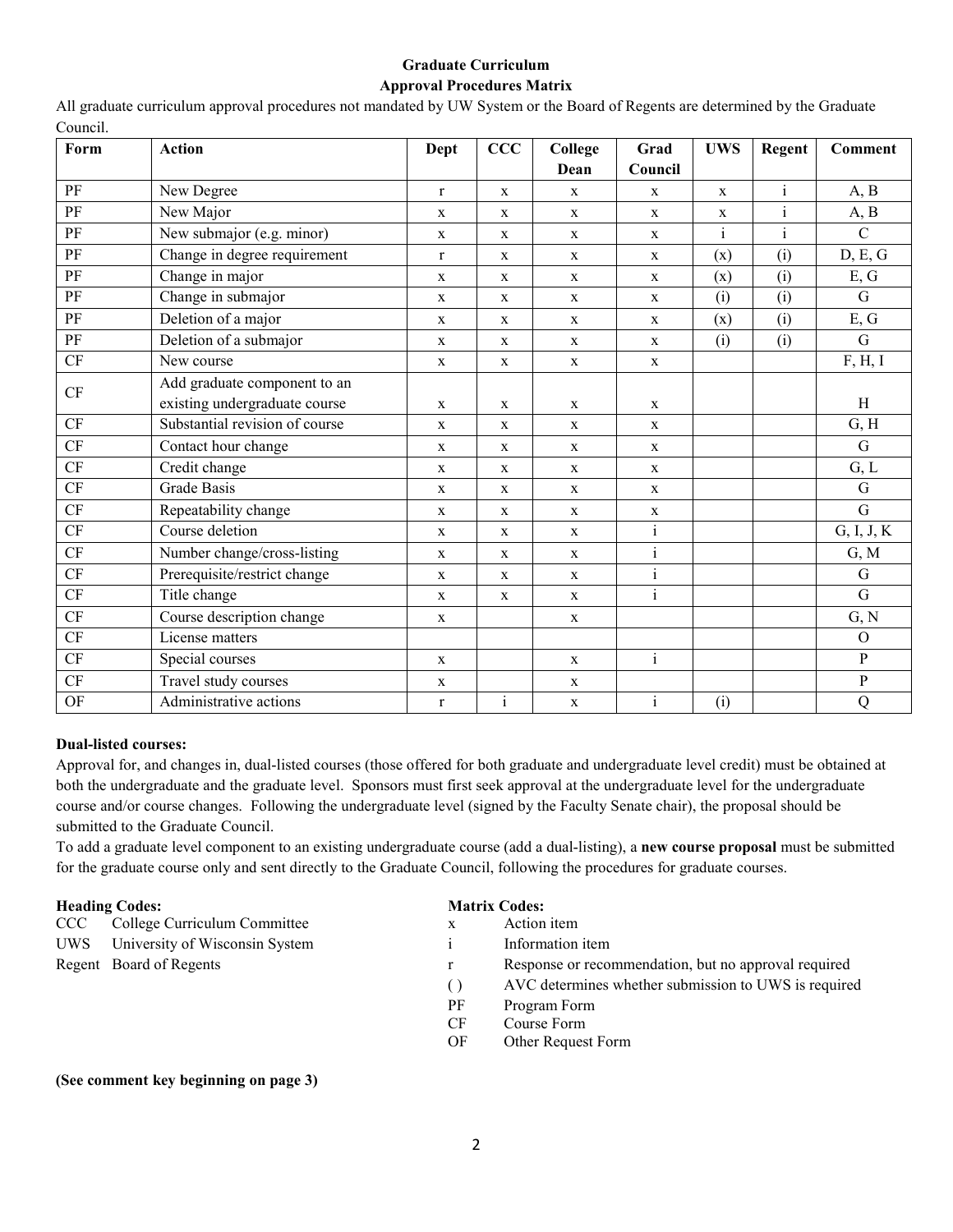#### **Comment Key for the Approval Procedures Undergraduate and Graduate Matrices**

All actions involving programs are submitted via the Program form, and all actions involving courses are submitted via the Course form.

- A. During planning and priority-setting stages of long range planning, the several curriculum committees should be kept informed of proposed new programs and priorities.
- B. Appropriate UW System Administrative Policy 102 procedures are to be coordinated with the Provost's Office.
- C. A *submajor* is a program of study that consists of fewer credits than a major, but that is officially recorded on the transcript, including minors, emphases, tracks, and certificates. Submajors require only campus approval, but must be reported as an information item to UW System.
- D. A college degree requirement is defined as a requirement common to all students pursuing a common degree within a college. All college degree proposals that are complete and have been approved by a college are to be shared with the deans of the other colleges for special attention concerning cross-college and university-wide impacts.
- E. If a proposal to change a degree or major involves a "substantive redirection" as determined by the Provost's Office, it requires System action subsequent to campus approval. A change in the name of a submajor must be reported to System as an information item.
- F. When a department plans to offer a new course, it needs to consider whether the course will affect other programs, i.e. offered as an option in another program, content is similar to a course in another department. If so, a consultation with the departments involved must be offered. Evidence that the consultation occurred, was declined, or that there was no response during the allotted time period must be included/attached to the course proposal in CourseLeaf. (See *Consultation Procedure* on page 8.) If a new course will be required in a major or submajor, or included as an option within a category of required courses, a program change proposal must be submitted in CourseLeaf in order to implement inclusion of the course; if the course will simply be a general elective in the program, no further action is necessary.
- G. **Program changes, course changes,** and some **"other"** actions are to be reviewed by the sponsoring department before submitting the proposal to the CCC. Any other program affected by a proposal must be offered a consultation before the proposal is submitted to the CCC. Evidence that the consultation occurred, was declined, or that there was no response during the allotted time period must be included/attached to the course proposal in CourseLeaf. (See *Consultation Procedure* on page 8.)
- H. In dual-listed courses there should be a clear distinction between undergraduate and graduate course prerequisites and restrictions, as well as an inclusion of the unique expectations regarding content, intensity, and self-direction (See *Graduate Level Requirements in Dual-Listed Courses* on page 10.) To add a graduate component (dual-listing) to an existing undergraduate course, a **new course proposal** must be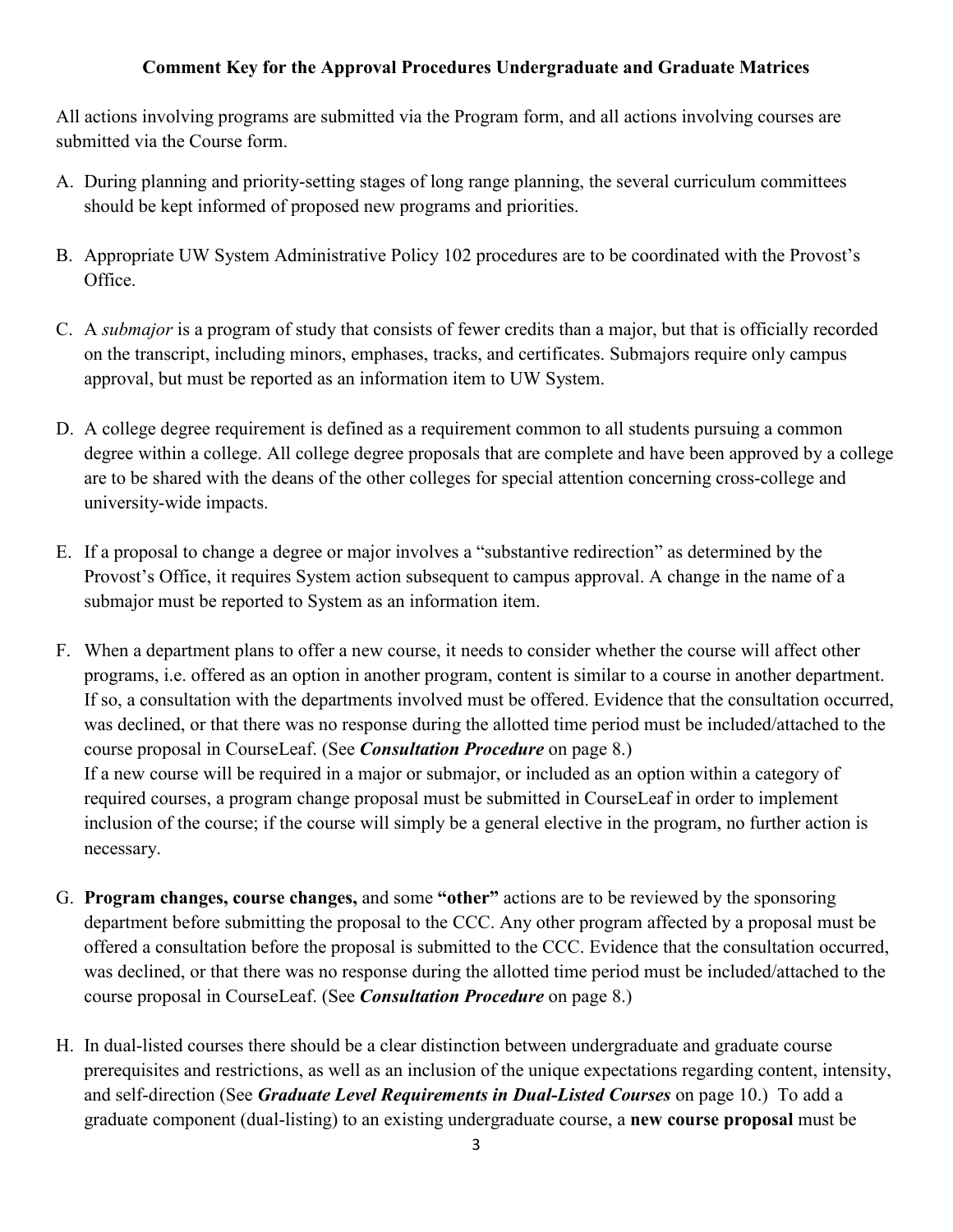submitted for the graduate course only, following the procedures for graduate courses. To delete the graduate component of a dual-listed course, a proposal to deactivate the graduate course must be submitted, following the procedures for graduate courses.

I. All proposals relating to non-departmentally based university-wide courses (INTRAUNV) are to be sent directly to the Graduate Council. Before consideration by the Graduate Council, the Provost's Office notifies the all college deans of the proposals; the deans have five class days to request consultation (See *Consultation Procedure* beginning on page 9.) Consultation must be completed prior to consideration by the Graduate Council. If concerns are not resolved, a written statement of concerns will be presented to the Graduate Council for consideration, together with the proposal. All proposals relating to non-departmentally based college-wide courses (ACINDP, BEINDP, EDUINDP, and LSINDP) are to be sent by the proposer(s) directly to the appropriate CCC, and then to the dean and the

Graduate Council for approval.

- J. Courses, other than those numbered in the 690s and 790s, that have not been offered for the four calendar years immediately preceding the issuance of a new catalog will be dropped from the list of approved courses. Exceptions to this policy must be approved by the Provost's Office. Exception requests are submitted through the Course Form by indicating "Currency of Bulletin" in the summary of changes. Specific information is sent out during each Currency of Bulletin exercise prior to the publication of each new catalog by the Registrar's Office.
- K. ALL course deletions require consultation with any other program(s) affected.
- L. A **change of credit** implies a substantive revision of a course and should be proposed as such. Substantive revisions require the attachment of two syllabi: an old syllabus (prior to the revision) and a new syllabus (reflecting the revision).
- M. A **course number change** implies a substantive revision of a course and should be proposed as such. Substantive revisions require the attachment of two syllabi: an old syllabus (prior to the revision) and a new syllabus (reflecting the revision).

Guidelines for a course number change:

- 1. If two or more courses are combined into one, a different number must be used for the new course.
- 2. If one course is subdivided into two or more courses, a new number must be assigned to each**.**
- 3. If a course is deleted or re-numbered, the former course number cannot be used for at least ten years.
- N. **Course description changes** are excused from the curricular process if the change does not reflect a substantive change in the course. Requests for description changes are submitted by the departments, through their college dean, and sent to the Provost's Office for approval. If the proposed change appears to involve substantive changes in the course, the Provost's Office rejects the change and reroutes the proposal to follow the workflow for a course revision. Course descriptions are limited to 60 words.
- O. To effectively involve the University Licensure Officer with those university curricular actions dealing with DPI and other state licensure provisions, the University Licensure Officer: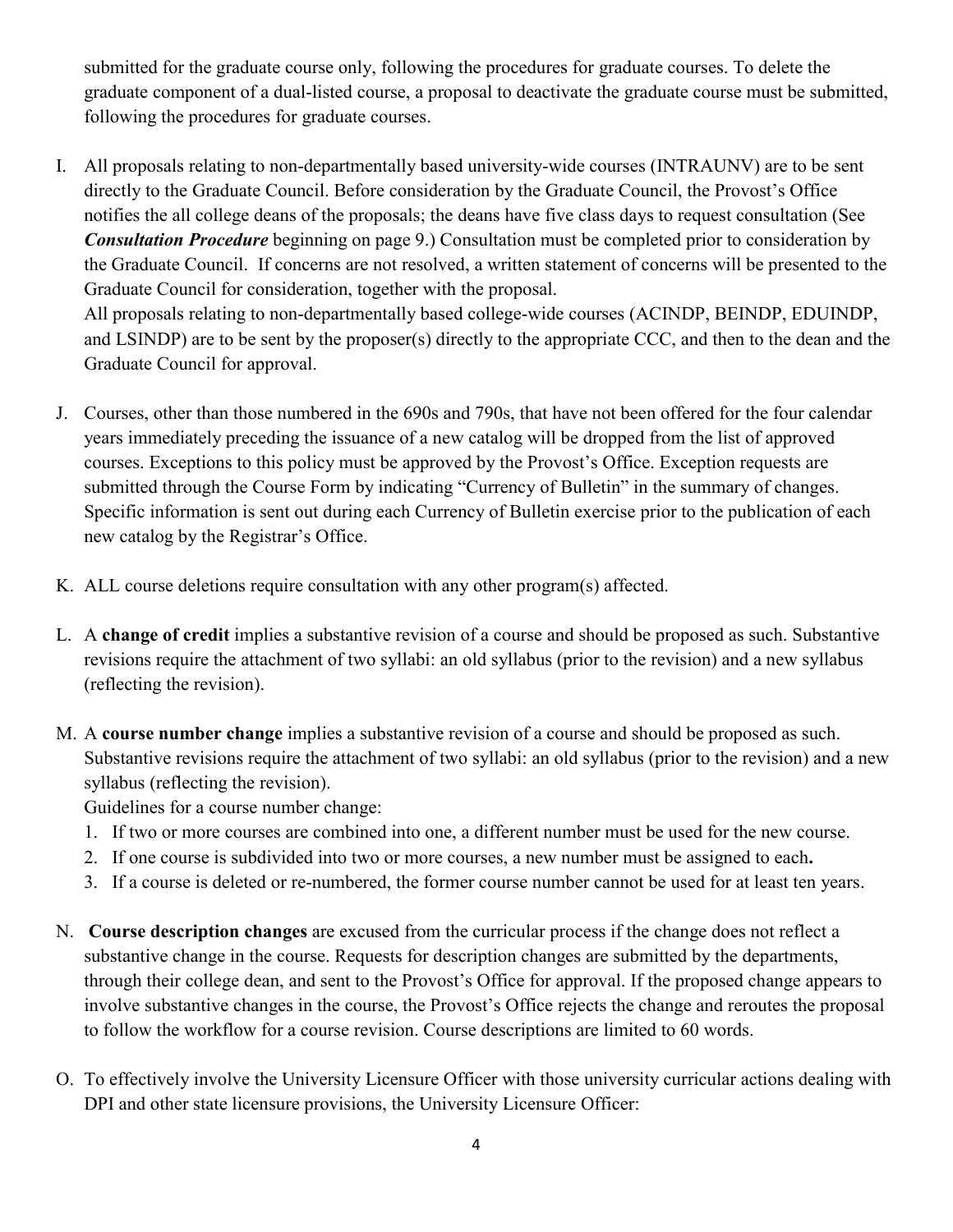- 1. Serves as a non-voting resource person on the UCC for Undergraduate Programs or on the Graduate Council for Graduate Programs and as such receives copies of all agendas, all proposals being submitted for action, and all records of the UCC actions (undergraduate) or Graduate Council actions (graduate).
- 2. Addresses all licensure-related actions originating within the University and coming before the UCC or Graduate Council (whichever is appropriate). It is understood that originating bodies will seek consultation with the Licensure Officer consistent with general consultation practices.
	- a. In matters of minor significance, the Licensure Officer makes a recommendation directly to the UCC and/or Graduate Council (whichever is appropriate) and the action of the UCC and/or Graduate Council is submitted to the Faculty Senate.
	- b. In matters regarded to be of major importance to the Licensure Officer and requiring further study, the Licensure Officer can request the UCC or the Graduate Council (whichever is appropriate) to refer action to a third body for purposes of recommendation. The matter is subsequently returned to the UCC or Graduate Council for formal action.
- 3. Presents curricular matters originating outside the University, such as DPI or legislative mandates, to the UCC or Graduate Council (whichever is appropriate) with a recommendation for approval, further development, or referral. Subsequently, all matters are returned to the UCC or Graduate Council for formal action.
- P. Special Courses are those numbered in the 690s and 790s. Proposals for these courses are submitted using the Course form. (See *"Undergraduate Special Course Definitions and Descriptions"* beginning on page 17.)
- Q. Administrative actions (submitted using the Other Request form) are those that concern primarily the fiscal, personnel, and/or record-keeping aspects of program delivery, although they may impact curriculum secondarily. Examples include, but are not limited to, restructuring or renaming of departments, creation of a new prefix, and establishment or change of college/program admission or graduation requirements. GPA and other similar requirements that are intended primarily to control enrollment in a program are considered administrative matters; GPA and other similar requirements that are intended primarily to assure a certain level of student competence or achievement are considered curricular and are processed through the normal curricular procedure. Administrative actions should be disseminated to appropriate bodies for information.
- R. Graduate curricular approval/disapproval decisions by college curriculum committees or college deans may be appealed to the Graduate Council. These appeals may be made by resubmitting the proposal, along with a cover letter explaining the rationale for the appeal, to the Graduate Council.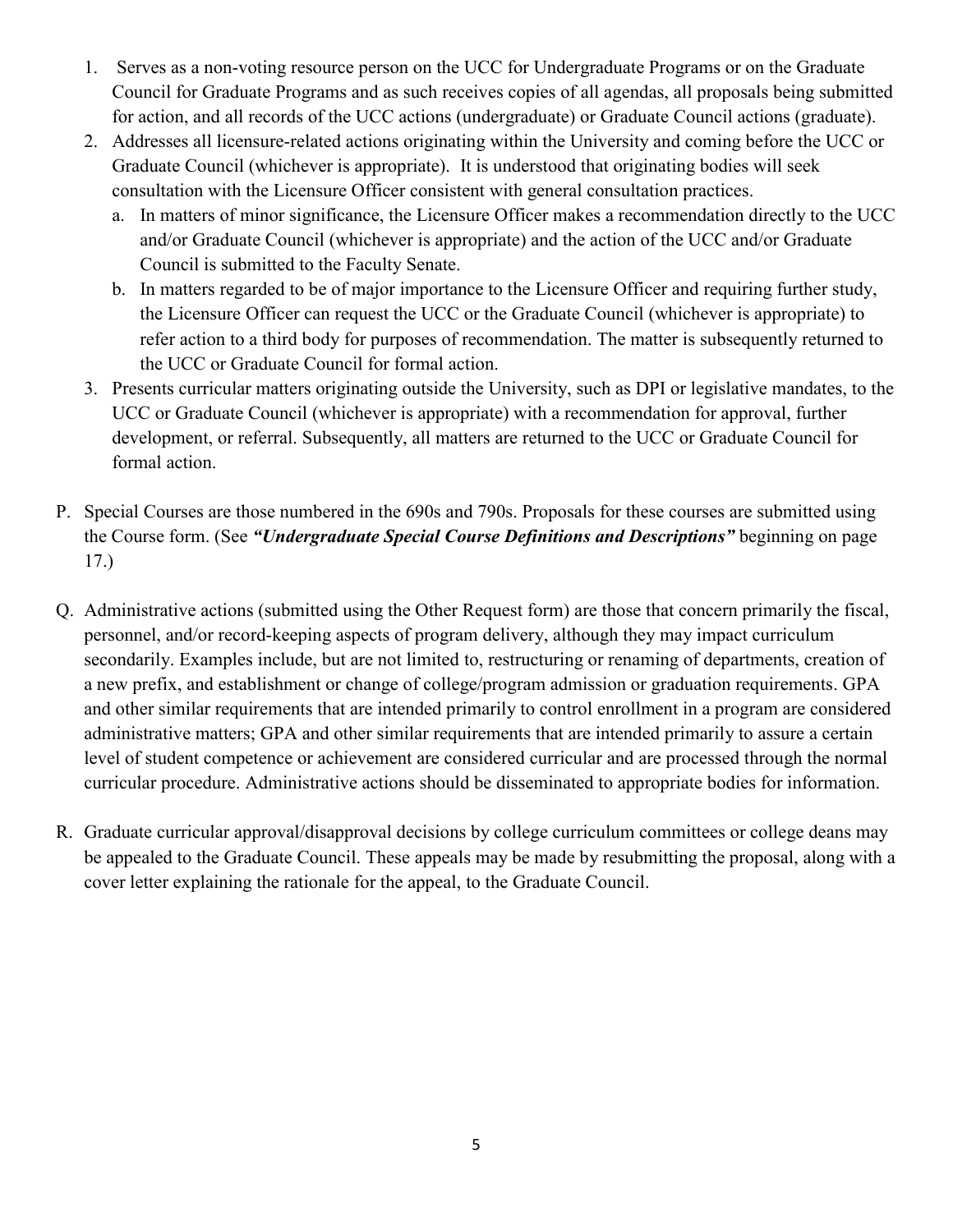#### **CourseLeaf Workflow for Graduate Proposals**

- A. The chair of the department approves the proposal, indicating departmental support/approval.
	- 1. **Cross-listed** courses require that a separate proposal is submitted for each subject area prefix. It is recommended that cross-listed proposals be reviewed by all curricular bodies concurrently.
	- 2. **Dual-listed** courses require that a separate proposal for the graduate offering of the course is submitted. The graduate proposal will follow the workflow for graduate courses. Both the undergraduate and graduate proposals must be submitted into workflow and reviewed by the CCC concurrently.
- B. The curriculum impact review and consultation take place **if** required/requested.
- C. The proposal is submitted to the sponsoring department's CCC. The chair of the College (Graduate) Curriculum Committee(s) approves the proposal to indicate committee approval.
- D. For approval of cross-college programs/courses, the proposals must go through **all** impacted colleges. Each college will be listed in the workflow, and will be notified of the proposal upon its submission into the workflow. The current workflow may need to be updated. Please contact the Provost's Office at x1055 to have the workflow updated when necessary.
- E. The College dean(s) approves the proposal to indicated college support/approval.
- F. The proposal is submitted to the Graduate Council. The chair of the Graduate Council approves the proposal to indicate committee approval.
- G. The proposal is submitted to the Provost's Office. The Provost's Office approves the proposal.
- H. If it is determined the proposal needs UW-System approval and/or Board of Regents approval, the Provost's Office will follow the UW System Administrative Policy 102 guidelines and submit the necessary information.
- I. Once all approvals have been obtained, the proposal is submitted to the Registrar's office for implementation.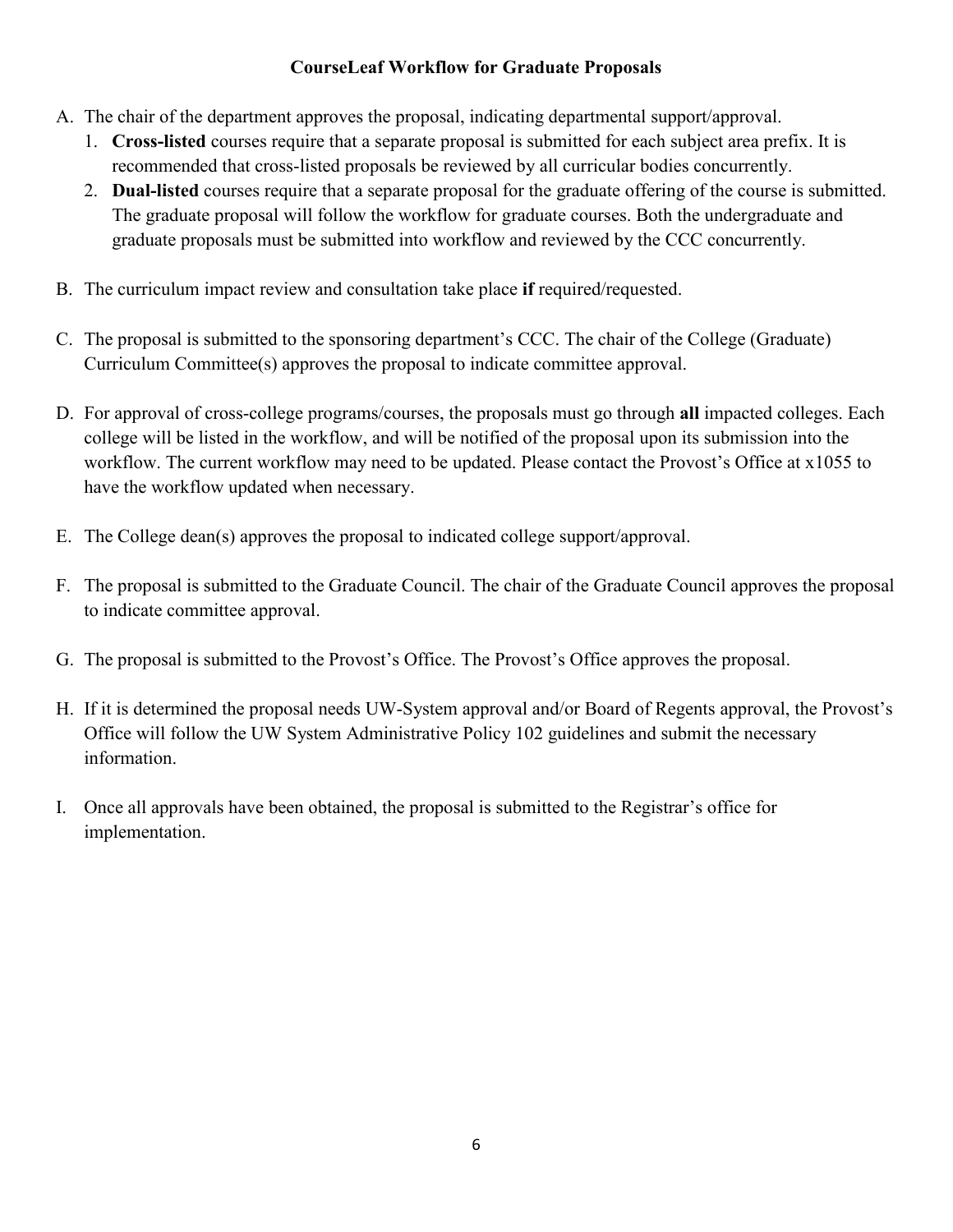#### **Intent to Plan**

New degrees and majors require UW System approval of an intent to plan and final approval before they may be implemented. Consult the Provost's Office for the proper procedures and format for requesting approval for an intent to plan a new degree or major, and to request final approval of a new degree, major or submajor.

All college degree proposals approved by the College Curriculum Committee (CCC) are to be shared with the deans of the other colleges for special attention concerning cross-college and university-wide impact. New submajors do not require UW System approval and may be implemented following approval at the campus level. They must, however, be reported as information items to UW System.

The intent to plan proposal is submitted directly to the Provost's Office. The Provost's Office informs the college deans and sends a memo to the UW System Senior Vice President for Academic Affairs requesting an Entitlement to Plan a new degree program.

#### **Final Proposal**

The final proposal for a new degree or new major should be completed in CourseLeaf using the [Program Form.](https://uww-next.courseleaf.com/programadmin/)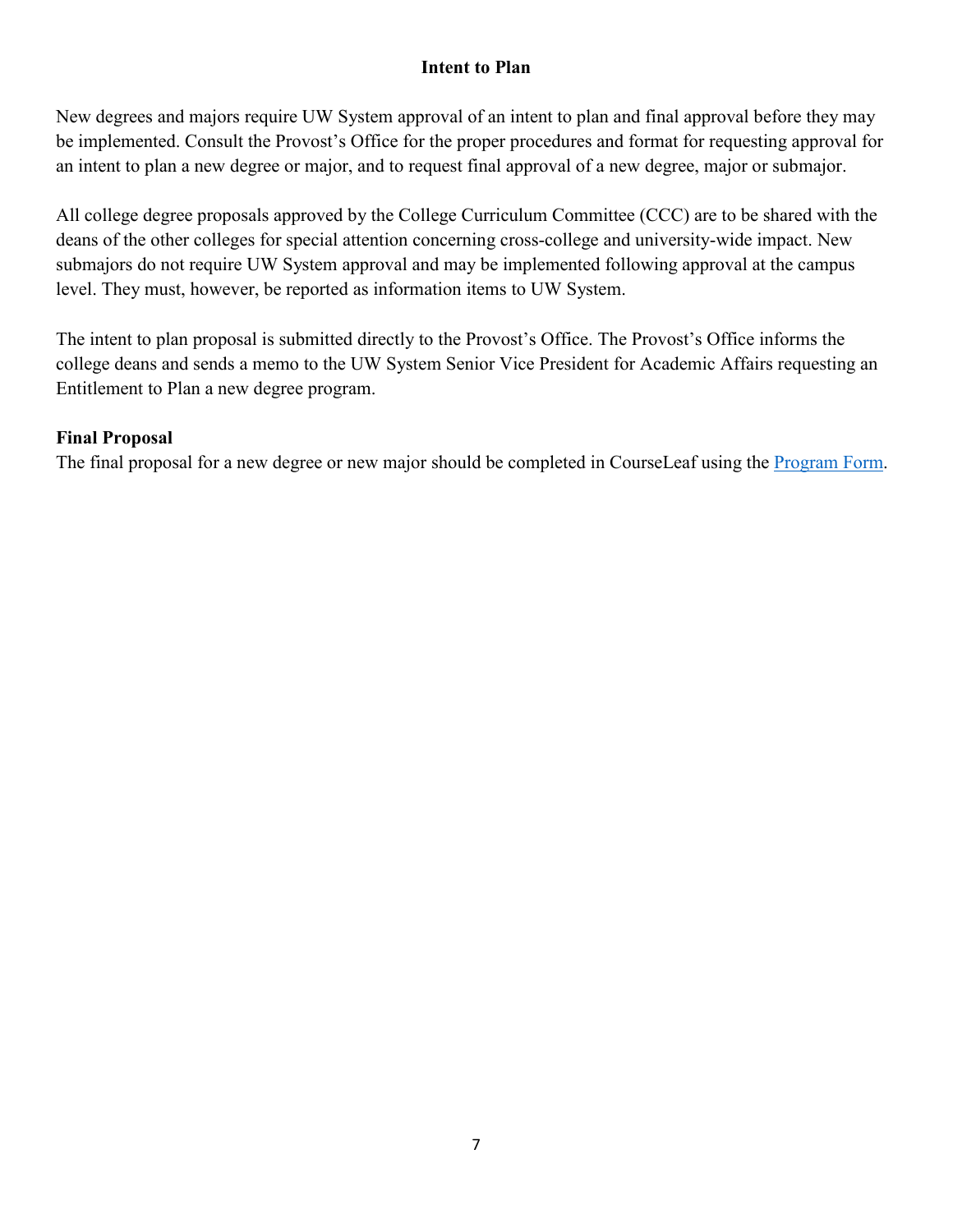### **Consultation Procedure**

- 1. Informal consultation with interested parties prior to formal curriculum review reduces points of conflict and misunderstandings. Often, an absence of prior consultation results in procedural delays.
- 2. During planning and priority-setting stages of new program development, the several curriculum committees should be kept informed of developments.
- 3. All college degree proposals approved by a college are to be shared with the deans of the other colleges for special attention concerning college-wide and university-wide impacts.
- 4. **Program changes, course changes, new courses,** and some **"other"** actions require a curriculum impact review. Any other program(s) affected by the proposal as well as any academic units that are likely to be concerned about the impact of the proposed change are to be notified by the sponsoring department that a curriculum proposal is available for review. Upon receipt of this notification, any concerned academic unit may request a consultation with the sponsoring department. The request must be made in writing within five class days of receipt of the notification of the proposal.
- 5. Any consultation requested by a department must be concluded within ten class days of the receipt of the request for consultation. Consultation requested by a college must be concluded within twenty class days of receipt of the request.
- 6. Consultation, not necessarily agreement, must be completed between departments within the same college prior to consideration by the CCC of the sponsoring department. Consultation across colleges must be completed before consideration by the Graduate Council.
- 7. The results of each consultation must be recorded (support, oppose, no contest) on the *[consultation](http://www.uww.edu/acadaff/facstaff/courseleaf)  signature page* [or via email exchange. A](http://www.uww.edu/acadaff/facstaff/courseleaf)ny academic unit indicating opposition should simultaneously provide a written statement or email of rationale to be attached to the proposal prior to consideration by the CCC/Graduate Council as defined above.
- 8. If the concerns have not been resolved prior to submission to the CCC/Graduate Council, the chair of the CCC/Graduate Council will make every effort to resolve the issues before consideration by that committee. Failing resolution, the proposal together with the rationale of opposition will be submitted to the CCC/Graduate Council for consideration.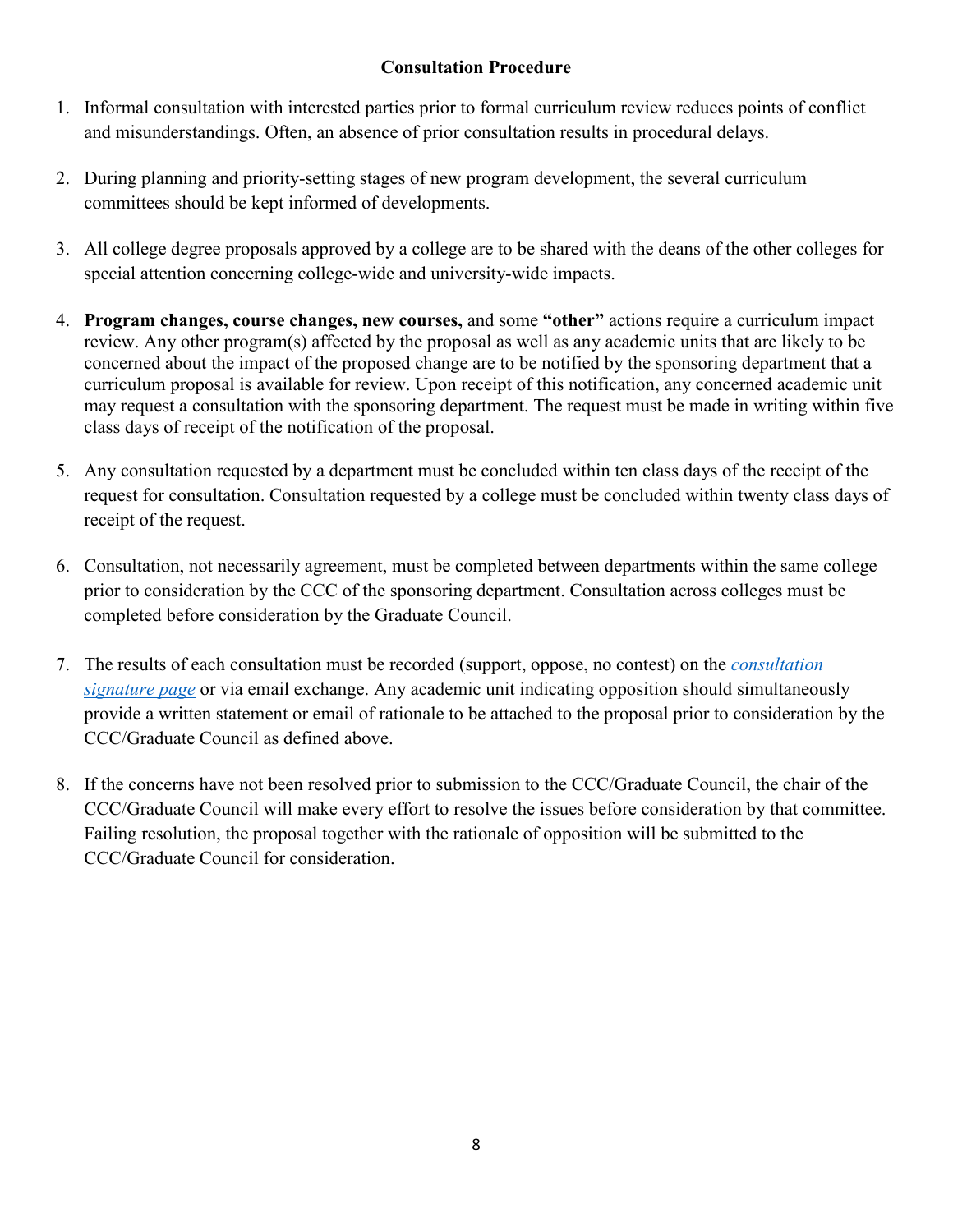#### **Criteria for Graduate-Level Coursework**

- 1. Graduate coursework requires greater depth of study than does UW-Whitewater undergraduate coursework.
- 2. Graduate coursework involves more intense study than UW-Whitewater undergraduate coursework.
- 3. Graduate coursework is more specialized than UW-Whitewater undergraduate coursework.
- 4. Graduate coursework has a higher level of academic/intellectual rigor than that in UW-Whitewater undergraduate coursework.
- 5. Graduate coursework involves both theory and practice. While some courses within a master's program may place more emphasis on theory and some may place more emphasis on practice, the total program must emphasize both.
- 6. The methods of instruction in graduate courses reflect a high level of personal interaction between the instructor and the individual students. This requires small graduate course sections, regular and personalized advising, and interactive teaching methods.
- 7. Graduate coursework requires more self-directed learning on the part of students than found in UW-Whitewater undergraduate coursework.
- 8. Graduate coursework requires extensive use of campus learning resources, including, but not limited to library resources. Other campus learning resources include laboratories and computer facilities.
- 9. Graduate coursework focuses on advanced disciplinary content, usually as an extension of disciplinary content presented at the undergraduate level. When graduate work serves an introductory function, it typically introduces disciplinary content that is not offered at the undergraduate level. However, introductory graduate coursework may also be accelerated to create a basic background for an individual with an undergraduate degree in another field or who lacks background from undergraduate preparation.
- 10. All graduate coursework should contribute to degree program goals.
- 11. Grades assigned in graduate courses serve to distinguish between levels of student achievement at the graduate level.
- 12. Graduate courses (all course numbers 500 or above) shall only be taught by graduate faculty or those with similar qualifications on an exceptional basis as determined by the graduate faculty within a department.
- 13. Graduate courses shall be taught in formats that allow adequate reflection and integration of learning, including meeting the UW system requirements of (1) no more than one credit per week (7 consecutive days), (2) at least 800 contact minutes per credit, and (3) at least 1600 minutes of out-of-class work per credit.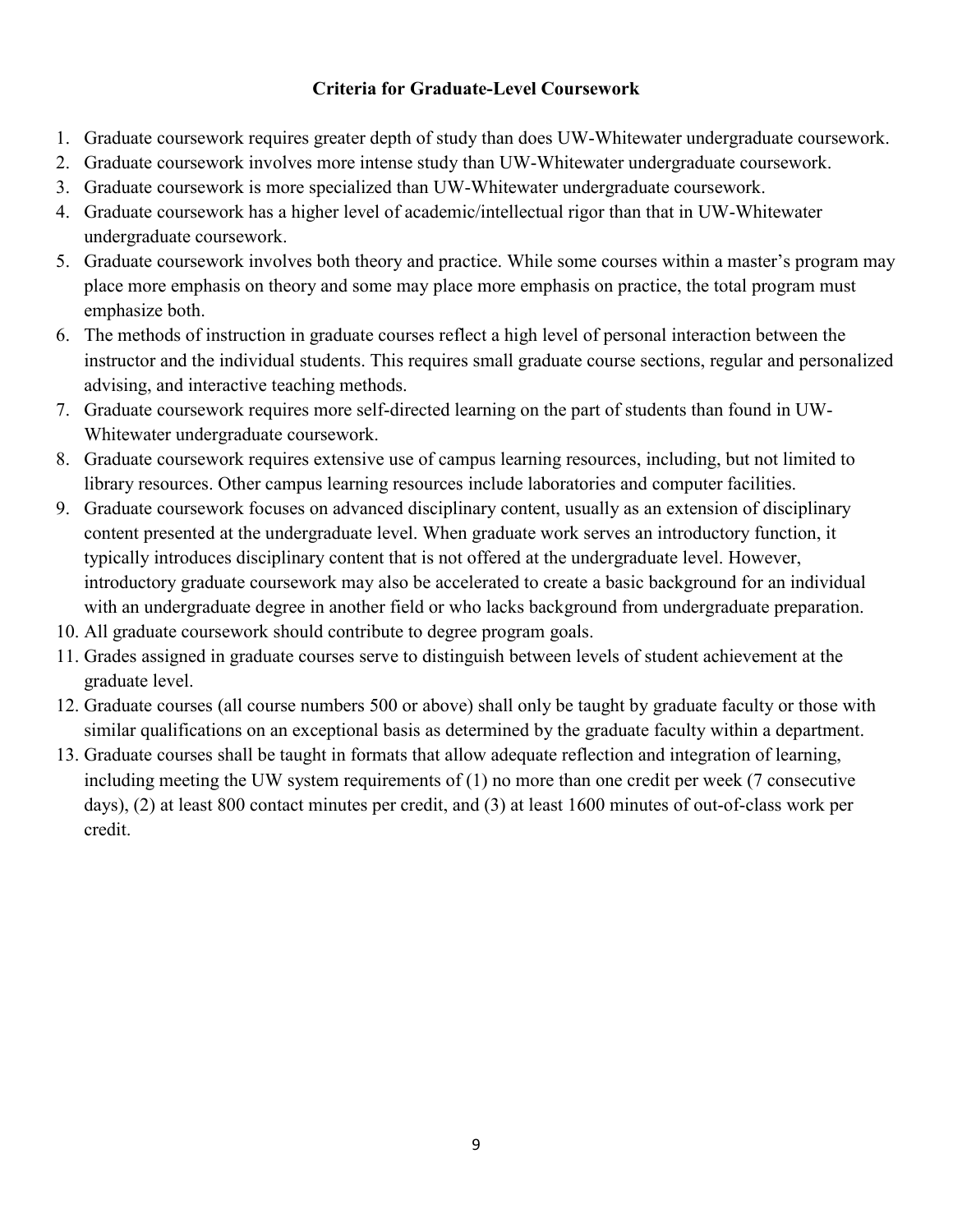### **Graduate Level Requirements In Dual-Listed Courses**

All graduate-level courses must specify the following unique expectations of graduate students:

#### **Content** (Breadth & Depth)

How does the course content distinguish the course as having depth and more specialized coverage of advanced disciplinary issues relevant to theory and its application than UW-Whitewater undergraduate coursework? The description here might address, but need not necessarily restrict itself to, such issues as:

- What are additional presentation/project requirements?
- How many additional hours will graduate students spend on specific issues?
- How are students encouraged to examine/practice/witness the application of theory?

#### **Intensity**

How do the course requirements reflect a more intensive level of study and greater academic/intellectual rigor than UW-Whitewater undergraduate coursework? The description here might address, but need not necessarily restrict itself to, such issues as:

- How are the graduate-level assignments different than their undergraduate counterparts?
- How does the complexity of the material differ from that of the undergraduates?
- How are the processes and standards of evaluation different for graduates and undergraduates?

#### **Process** (Pedagogical Design)

How does the course design promote more individual interaction with the professor(s), more self-directed learning, and greater use of campus learning resources than UW-Whitewater undergraduate coursework? The description here might address, but need not necessarily restrict itself to, such issues as:

• What is the nature of outside-of-class activities required of graduate students? How do research expectations differ for graduate and undergraduates?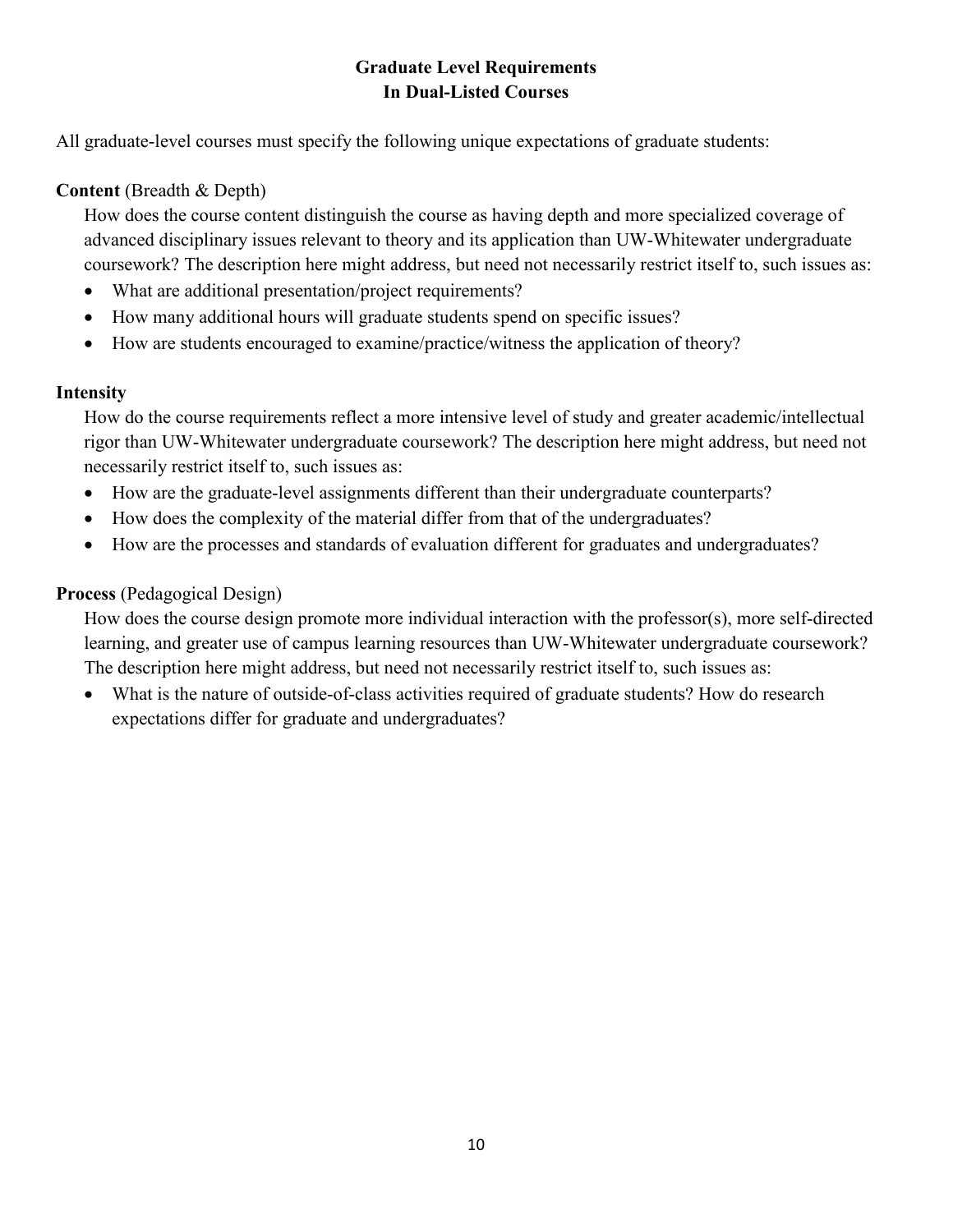#### **Curricular Policies and Procedures for Post-Baccalaureate and Post-Master's Certificate Programs**

#### **Introduction**

The School of Graduate Studies at the University of Wisconsin-Whitewater will provide an administrative structure to support graduate certificate programs at the post-baccalaureate and the post-master's levels. These programs are intended to complement the broad range of degree and licensure programs already available at the University of Wisconsin-Whitewater. Certificate programs will provide opportunities for practitioners to further specialize in areas of value to their respective fields. Certificates may represent stand-alone programs designed to provide specialties that enhance an undergraduate degree, they may be earned in the process of fulfilling graduate degree requirements, or they may symbolize specialties gained after the completion of a master's degree.

Graduate certificates are awarded by individual academic departments, and are not considered an academic degree by the University. As such, individuals completing graduate certificates are not eligible for participation in commencement activities.

#### **General Policy Requirements**

- 1. A graduate certificate program must require a student to complete no fewer than 9 graduate credits, and require no more than 18 graduate credits.
- 2. A maximum of 40% of the credit hours towards any certificate program may be accepted as transfer credits.
- 3. Students who are currently enrolled in the Graduate School and who wish to pursue approved graduate certificate programs must apply for admission to such programs before one-half of the required credits are completed.
- 4. Students pursuing a graduate certificate will be required to meet the same requirements as those defined for degree-seeking students (e.g. admitted to the Graduate School either in good standing or on probationary basis; to complete a certificate program, a student must be in good standing).
- 5. Proposals for programs may be adopted for an indefinite time period, or for a period of a specific number of years (a sunset clause). If the program is approved for a fixed period, unless a program review specifically recommends its continuation (which may be for an indefinite period or for an additional fixed period), the program is discontinued at the end of the period.
- 6. All graduate certificate programs will be reviewed within the course of the regular graduate-level Audit & Review process.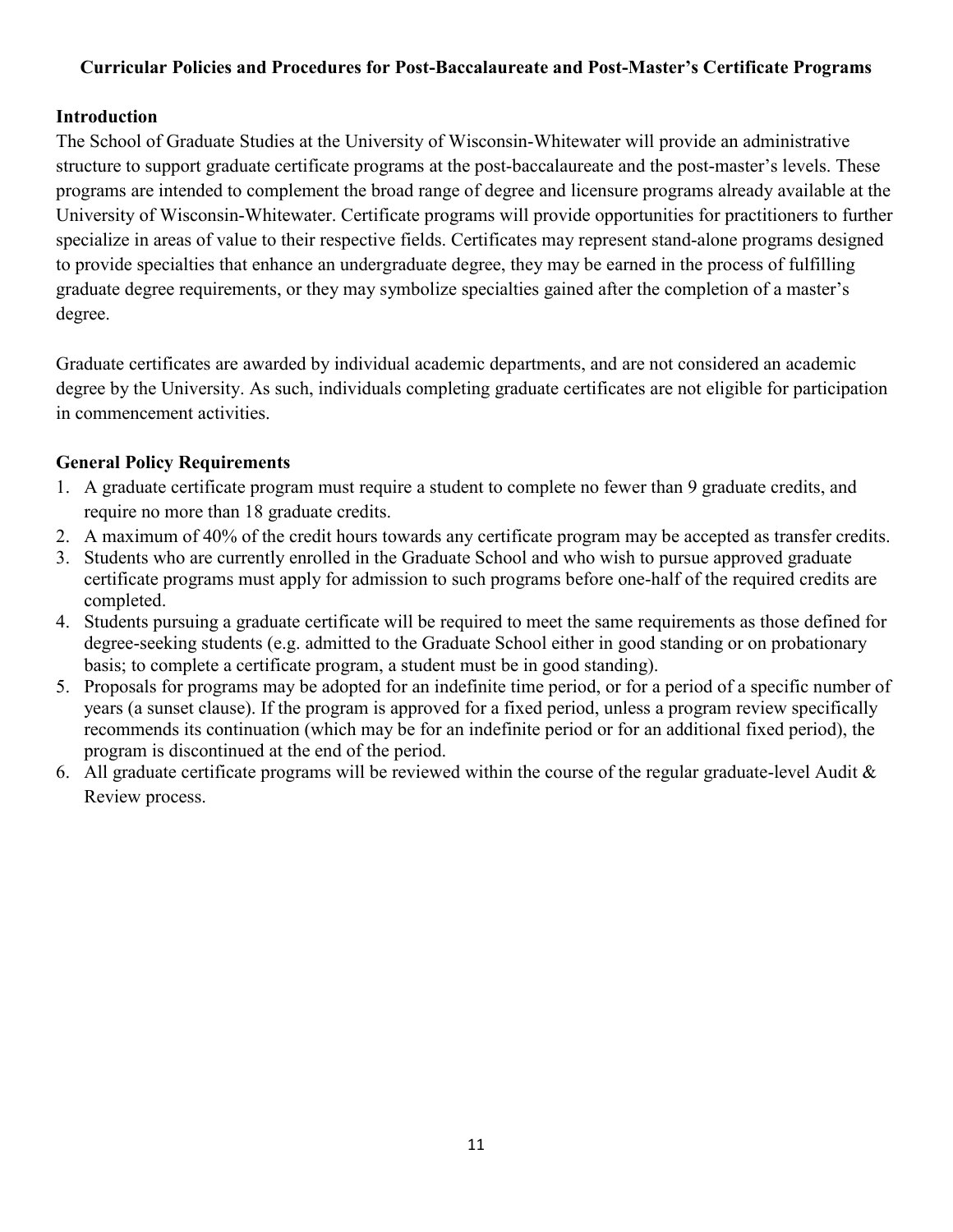#### **Special Course Definitions and Descriptions**

#### **Definition**

Courses numbered in the 690s and 790s are "special" courses. Special courses include those not offered on a regular basis: those whose themes/contents vary significantly with each offering; those whose scheduling requires flexibility beyond normal curriculum procedures; those involving applied or practical experiences that vary student-to-student and/or term-by-term; and those pursued on an individual or independent schedule.

Courses offered in the 690s and 790s and considered "special" include:

- 690 Workshop (group activity)
- 691 Travel Study (group activity)
- 694 Seminar (group activity)
- 696 Special Study (group activity)
- 790 Workshop (group activity)
- 793 Practicum (individual focus)
- 796 Special Studies (group activity)
- 798 Independent Study (individual focus)
- 799 Senior Thesis/Senior Project (individual focus)

#### **Descriptions**

**690 and 790 Workshop:** Group activity oriented presentations emphasizing "hands on" and participatory instructional techniques. Workshops have as their primary goal the imparting of either a specialized knowledge base regarding an instructional strategy or method or a specific skill. Presentations that are more broadly based in content or that emphasize intensive study and/or research procedures are not to be offered under a workshop number or title.

**691 Travel Study:** Group activity. A planned group excursion involving extensive academically-focused travel (primarily, though not exclusively, foreign) for which credit is generated.

**694 Seminar:** Group activity. An advanced course of study in a defined-subject area emphasizing small groups in intense study with a faculty member.

**696 and 796 Special Studies:** Group activity. Not offered regularly in the curriculum but which is offered on topics selected on the basis of timeliness, need and interest, and generally in the format of regularly scheduled bulletin offerings. The same topic may be offered a maximum of three times under one of these numbers, after which the topic can only be offered by creating a regular course offering through the curriculum process.

**793 Practicum:** Individual activity. Provides planned practical experience in a prescribed area with an agency and under the supervision and cooperative direction of a faculty and agency person.

**798 Individual Studies:** Individual activity. Pursued in an area of special interest for a variable number of credits under the sponsorship of an interested faculty member and with a minimum of external guidance.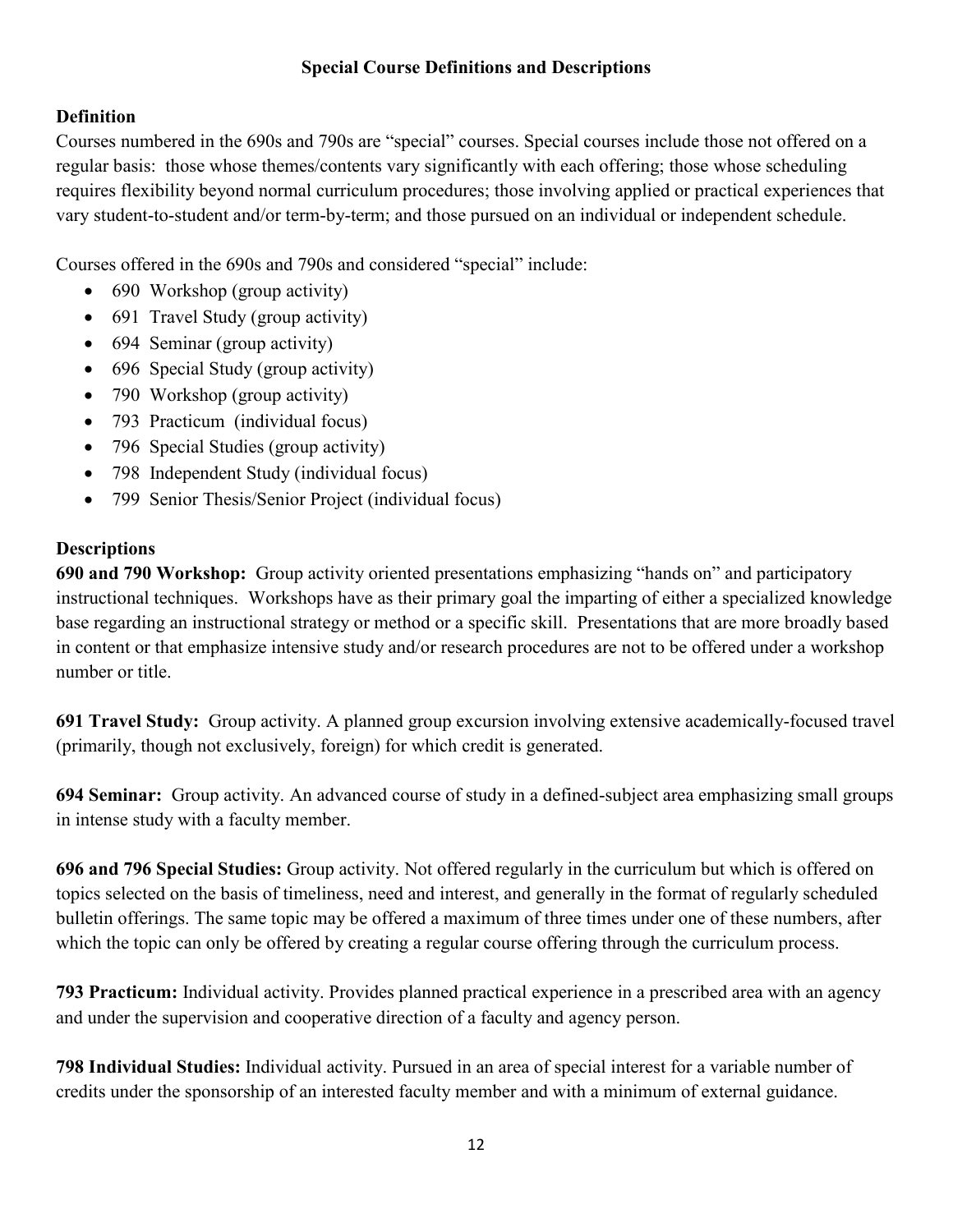**NOTE:** Regular courses offered on an independent study basis to one or two students in a given term must be listed as 798. The title of the 798 may indicate the content/title from the regular course.

**799 Thesis Research:** Guided investigation of an approved thesis topic. Students may receive credit for research activities planned in conjunction with their advisers and leading to the completion of a master's degree.

#### **Curricular Procedures**

For 690 and 790, 691, 694, and 696 and 796 courses, a new CourseLeaf [Course Form](https://uww-next.courseleaf.com/courseadmin/) must be completed and approved each time one of these courses is offered.

The following courses exist for all departments: 793, 798, and 799. No curricular action is required to implement these courses. . If changes are to be made to these courses, the department would change the shell of the course already in Course Inventory Management by using the [Course Form.](https://uww-next.courseleaf.com/courseadmin/) This change would go through as course revision.

Please contact the Provost's Office at x1055 with any questions.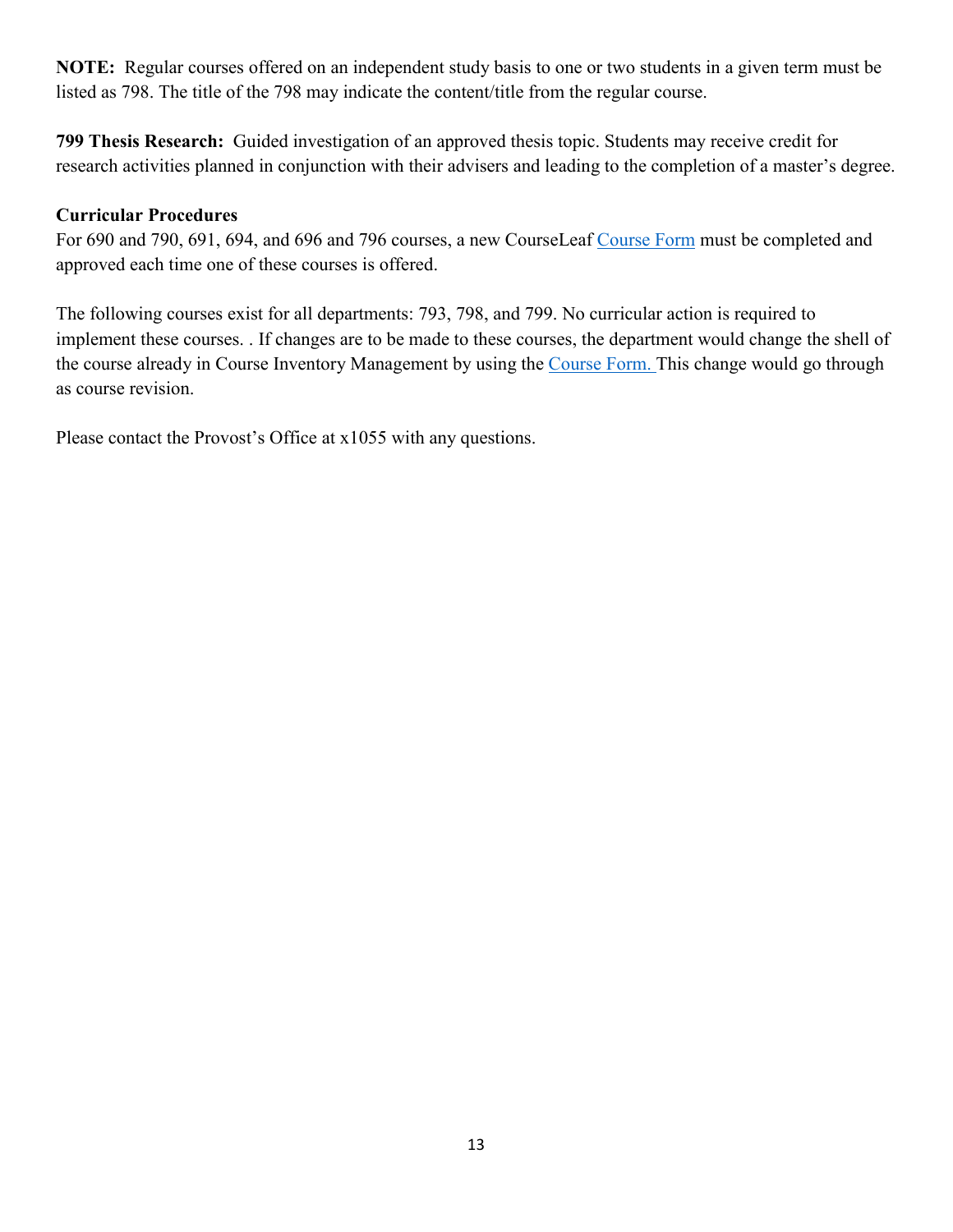## **Travel Study Courses**

#### **Travel Study Program Policy Statement**

The University of Wisconsin-Whitewater affirms the vital role of travel study courses in the total UW-Whitewater education abroad experience. It recognizes that the academic content and quality of travel study programs are primarily the purview of the faculty members who teach and lead the courses. The role of the Office of Global Experiences in travel study programs is to coordinate limited resources in an efficient manner, particularly as it relates to travel study program fiscal oversight. The Office of Global Experiences provides logistical, budgetary, and program management support for all UW-W travel study programs. Travel study programs are self-supporting activities that require continuous budgetary planning and fiscal oversight.

#### **Travel Study Program Delivery Periods**

Travel study courses may be offered in any of the following semesters: Fall, Spring, Winterim and Summer. Most UW-Whitewater travel study courses are offered in either Fall or Spring term with travel abroad in December-January and May-June, respectively.

Travel study courses offered on-load in either the Winterim or Summer term may result in additional program costs associated with travel study faculty compensation rates.

#### **Travel Study Faculty Compensation**

UW-Whitewater has adopted a travel study compensation policy so as to equitably and fairly compensate teaching faculty and instructional academic staff who offer travel study courses off-load in either the Fall or Spring terms. For more information about this policy, please contact the Office of Global Experiences.

#### **Credit Programs**

A minimum twelve to fifteen month planning period and a draft budget are recommended when planning all new travel study programs. Marketing and implementation of travel study courses requires significantly more lead time than most traditional or special courses taught on campus.

Travel study courses are expected to meet the same academic rigor as all UW-Whitewater credit-bearing courses. Special course curriculum proposals are to be submitted in the prior academic year to allow for review and approval according to the Graduate Council approved curricular schedule.

#### **Non-Credit Programs**

UW-Whitewater no longer supports non-credit travel study courses within the travel study program.

#### **Audit Status**

Travel study program opportunities are facilitated primarily for degree-seeking UW-Whitewater students. The Office of International Education and Programs will consider participation by community members on a caseby-case audit basis only (read: not for credit option). At no time will a UW-Whitewater travel study participant be displaced because of the participation of a community member. Students enrolled at other colleges and universities but who wish to participate in a UW-Whitewater travel study course will not be accepted in a travel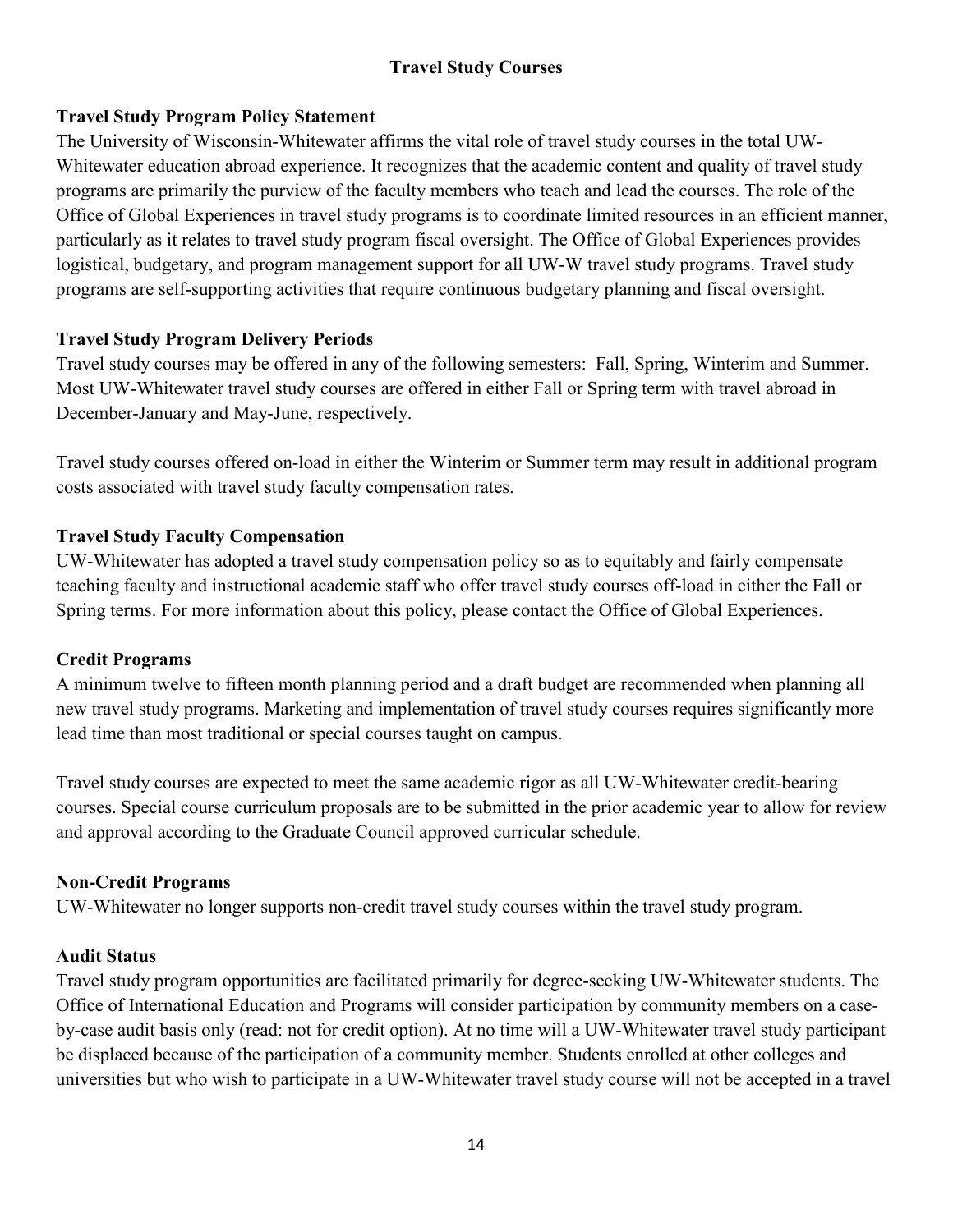study course on an audit basis. UW-Whitewater faculty and academic staff may participate in the travel study program under the audit guidelines noted above.

#### **Other Programs**

Regular UW-Whitewater courses or other campus offerings which involve travel abroad but that do not fall under the umbrella of the traditional travel study program will not be subject to the same approval procedures noted above; however, these other activities should be brought to the attention of the Office of International Education and Programs well in advance of implementation or travel abroad. Student exchanges and semester or year abroad programs are administered by the Office of International Education and Programs and are not covered by the above policy.

#### **Health Insurance**

All travel study program participants must purchase UW-System mandated health insurance via the Office of International Education and Programs. UW-Whitewater faculty and staff who participate in a travel study program will be covered under the UW-System MEDEX comprehensive health insurance policy for travel abroad.

**For information about International travel study program guidelines, please contact:** The Global Experiences Coordinator at Ext. 5178

**For information about Domestic travel study program guidelines, please contact:**  The Domestic Travel Coordinator at Ext. 1003

**For information about travel study curricular requirements, please contact**: The Provost's Office at Ext. 1055

The travel study course proposal is to be submitted on the CourseLeaf [Course Form.](https://uww-next.courseleaf.com/courseadmin/)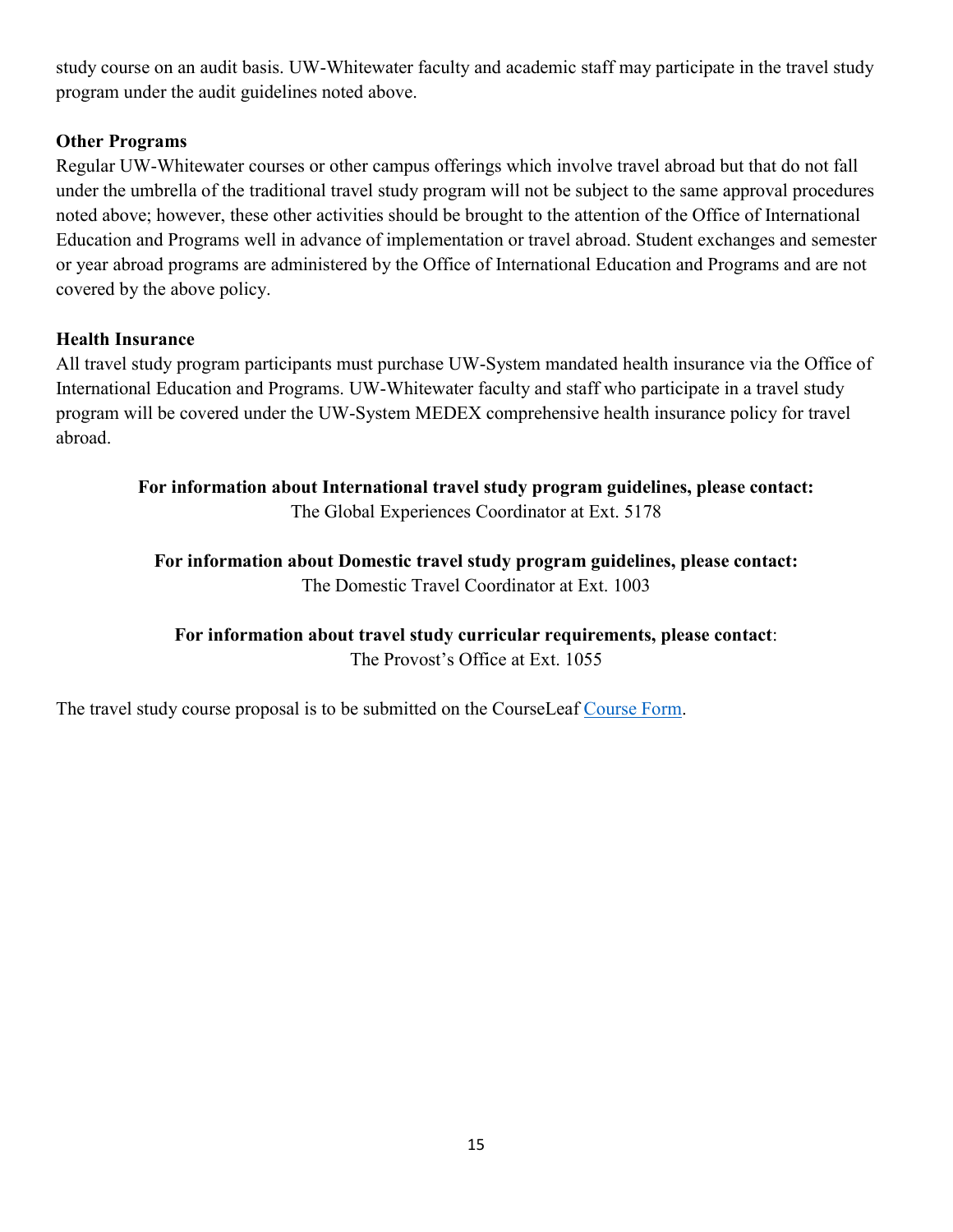#### **Policies on Course Offerings**

#### **Course Advertising**

No course of instruction shall be advertised, listed, or offered for student registration, nor shall any contractual obligations pertaining to such courses be made prior to the complete and final approval of the Provost's Office. Any course which has not received complete and final approval by the Faculty Senate by one week prior to the beginning date of registration for the succeeding semester cannot be offered in the succeeding semester except by special approval of the Registrar.

In the case of special courses (e.g., workshops, seminars, special studies), student registrations may not occur until such time as the special course proposal has been recorded officially by the Provost's Office and has completed the prescribed special courses implementations procedures. For approval deadlines, please use the *[Curricular Schedule](https://www.uww.edu/acadaff/facstaff/curricular-and-advising-calendar)*.

#### **Course Cancellation**

Once student registrations have been accepted for a section of a university course and upon a subsequent cancellation of that course section by the University prior to the first scheduled meeting, it is the policy of the University of Wisconsin-Whitewater to attempt to notify each registered student of such cancellation. It shall be the responsibility of the primary instructional unit (department) of the course to attempt such notification.

#### **Currency of Bulletin Offerings**

#### SOURCE: *Office of the Provost and the Registrar's Office*

Courses which have not been offered for the four calendar years immediately preceding the issuance of a new catalog shall be dropped from the list of approved courses. The term "offered" is defined as:

- 1. An undergraduate course wherein there has been actual enrollment and wherein instruction has occurred; **or**
- 2. A graduate course wherein there has been actual graduate enrollment and wherein instruction has occurred; **or**
- 3. A course which during the semester immediately preceding bulletin issuance has been scheduled for registration.

Exceptions to this undergraduate policy must be approved by the Provost's Office. Requests for exceptions must be on the CourseLeaf [Course Form](https://uww-next.courseleaf.com/courseadmin/) and accompanied by an updated course syllabus.

#### **Course Meeting Times**

Courses shall not be offered for more than one credit per week. Only dual and cross-listed courses may meet at the same time in the same place. Exceptions may be considered upon written request with sound rationale and must be approved by the dean(s) of the college(s) offering the courses and the Provost's Office. Exceptions involving a graduate level course also must be approved by the Dean of Graduate Studies. Legitimate exceptions include courses with primarily individualized instruction in a single and particular activity, provided class sizes are limited to assure quality. In general, a course at the graduate level will not be allowed to meet with one that is not offered for graduate credits unless the courses are dual-listed or there are a significant number of class sessions scheduled exclusively for graduate students. In no case shall a student be allowed to enroll simultaneously in more than one of the courses meeting at the same time in the same place.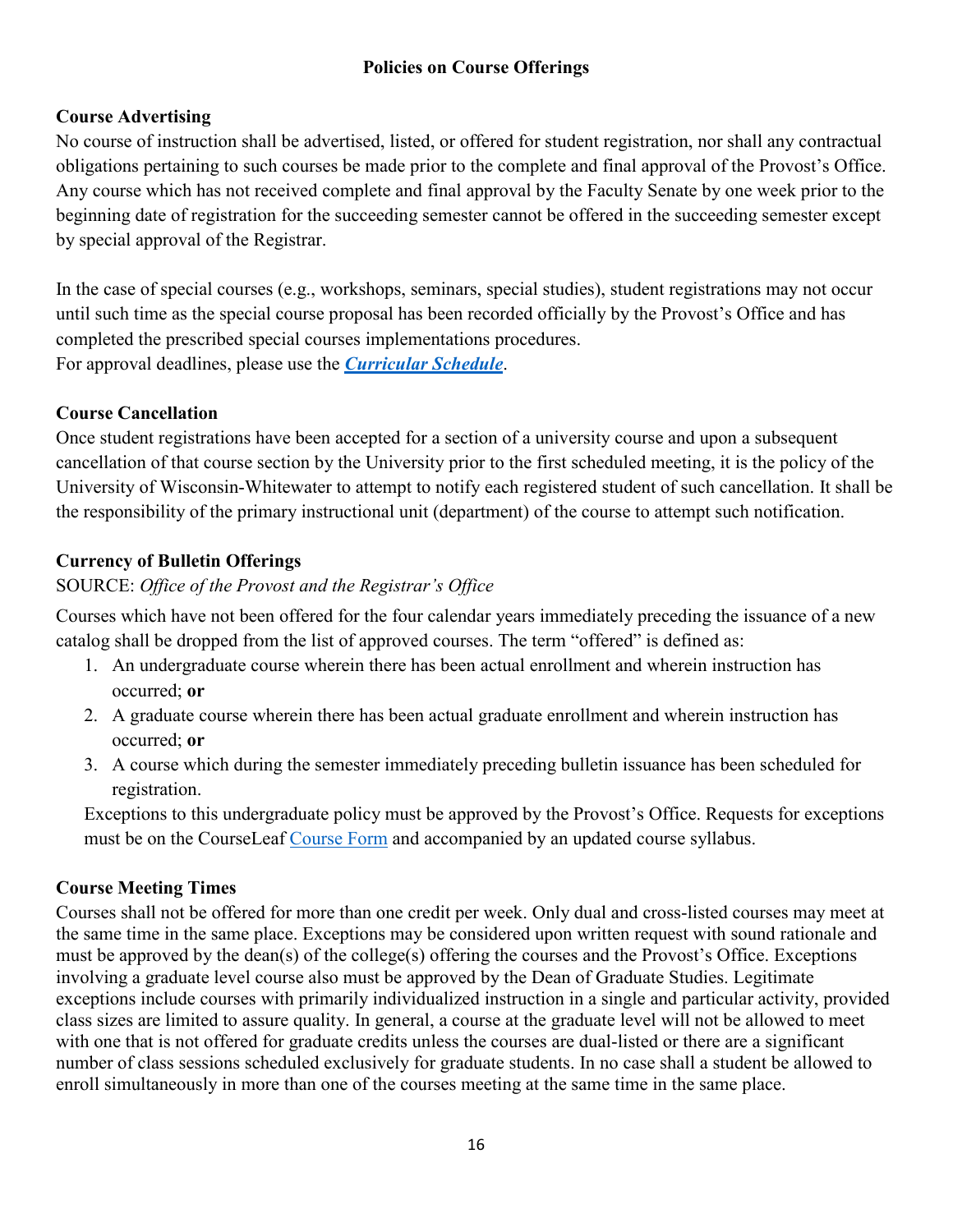#### **Credits, Contact Hours, and Teaching Formats**

#### **Credits and Contact Hours**

A minimum of 800 minutes (16, 50-minute hours) in the classroom with the instructor equals one credit of class time. Out-of-class work must be included and must total a minimum of 1,600 minutes per credit (32, 50-minute hours). The credits/hours can be offered in a variety of formats. Classes should be scheduled so that students have adequate out-of-class study time. Courses offered in non-conventional time configurations must identify, in the course proposal, a timeframe to accommodate a minimum of 800 minutes of direct contact and a minimum of 1,600 minutes of out-of-class work for each credit offered.

Exceptions may be considered upon written request with sound rationale and must be approved by the dean of the college offering the course, the Dean of Graduate Studies if the course is a graduate course, and the Provost and Vice Chancellor for Academic Affairs.

#### **Labs, Tutorials, and Internships**

All laboratories should meet for a minimum of 1,600 minutes per credit; within and without-of-class work must total a minimum of 2,400 minutes per credit.

Tutorials, including private instruction, and independent study courses may vary in times of contact, but still require the minimum total time of 2,400 minutes per credit.

Internships require a minimum of 3 hours of "work" per week per credit, based on the definition that regular courses are figured at 800 minutes of class time plus 1,600 minutes of out-of-class work per credit. "Work", in this case, can be a combination of the internship employment and class/homework (paper writing, etc.) time. The number of hours for internship is the same as the number required for regular courses.

#### **Guidelines for Online Courses**

For courses offered partially or completely as web-based courses, UW-Whitewater's Policy on Teaching Formats stipulates that there should be a minimum of 800 minutes per credit, plus the provision for at least 1600 minutes of preparation and other extra-classroom activity. Courses taught partially or completely online are expected to demonstrate how they provide the opportunities for students to spend the equivalent of 2400 minutes engaged in learning activities per credit. Accordingly, course proposers should give an expected time allocation for the course activities. For example, a course might include some of the following:

- 1500 minutes of reviewing videos, lectures, and Power Point presentations online
- 500 minutes of required group discussions
- 2500 minutes reading course materials
- 2500 minutes writing papers
- 500 minutes taking course examinations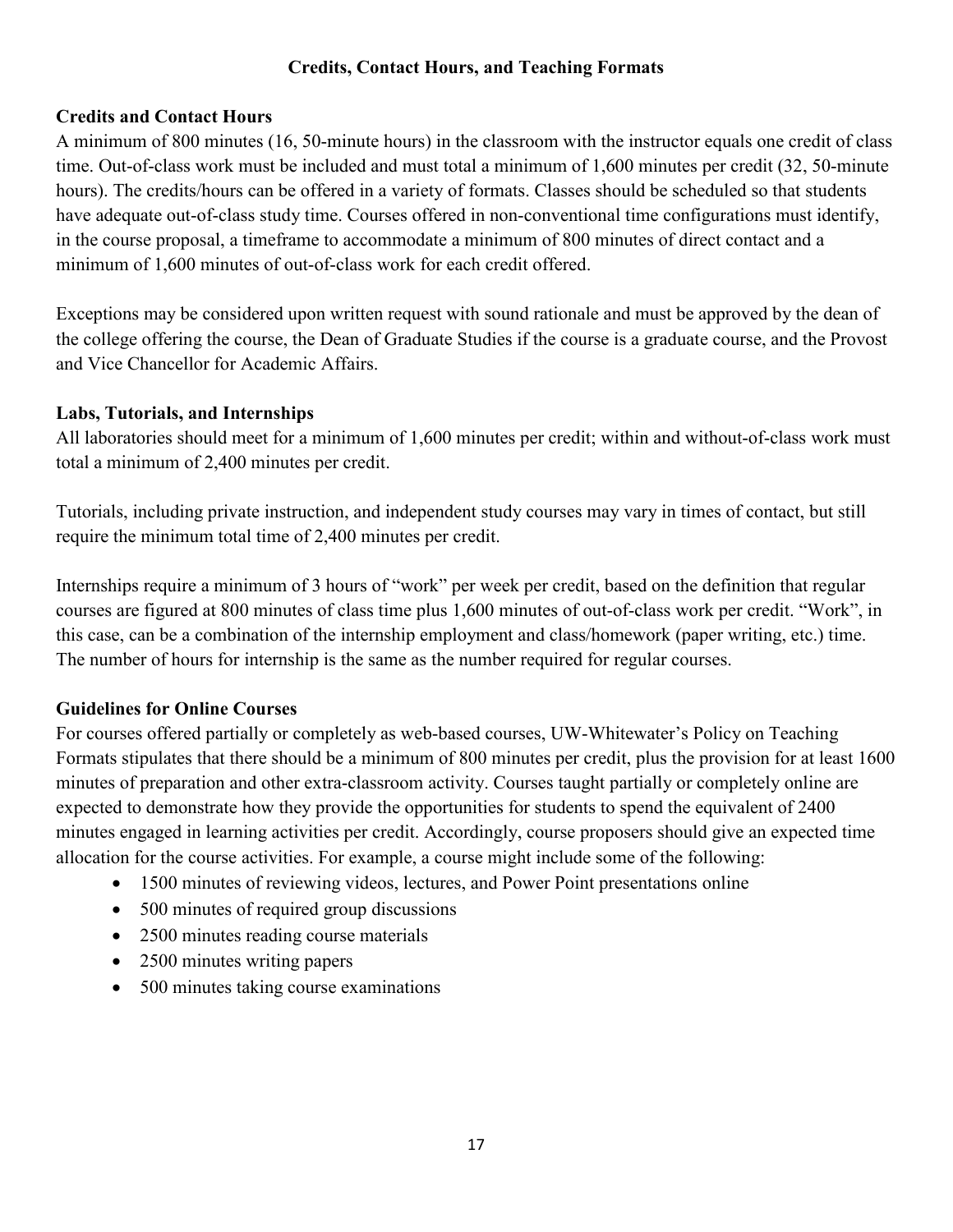#### **[CourseLeaf](http://www.uww.edu/acadaff/facstaff/courseleaf) Curriculum Proposal Forms**

Links to all forms, as well as the *CourseLeaf End User Manual*, can be found on the UWW [CourseLeaf](https://www.uww.edu/acadaff/facstaff/courseleaf) webpage. The *CourseLeaf End User Manual* contains instructions for completing CourseLeaf forms, as well as information on who to contact for assistance. If you have any questions regarding the CourseLeaf forms or procedures, or if you would like a consultation before completing any forms, please feel free to contact the Provost's Office at x1055.

Note: Failure to complete forms properly may result in the proposal being returned for resubmission.

**[Course Form](https://uww-next.courseleaf.com/courseadmin/)** (new course, special course, course revision, course description change, contact/credit hour change, general education option, diversity option, grade basis change, repeatability change, add/change crosslisting, course deactivation, number change, pre-requisite change, title change, currency of bulletin, other)

**[Program Form](https://uww-next.courseleaf.com/programadmin/)** (new degree, major, or submajor; change in degree, major, or submajor)

**[Other Request Form](https://uww-next.courseleaf.com/miscadmin/)** (other curricular action, administrative action)

#### **[Consultation Signature Page](http://www.uww.edu/acadaff/facstaff/courseleaf)**

At the bottom of the Program and Course Forms, there is a *Save Changes* button. Use it often!

#### **Useful web sites for the curricular process**

| University Curriculum Committee   | http://www.uww.edu/acadaff/facstaff/ucc                                   |
|-----------------------------------|---------------------------------------------------------------------------|
| Undergraduate & Graduate Catalogs | http://www.uww.edu/registrar/catalogs/index.html                          |
| Registrar's Policies              | https://www.uww.edu/registrar/policies                                    |
| Sample AARs                       | https://www.uww.edu/registrar/sample-aars                                 |
| Curriculum Schedule               | https://www.uww.edu/acadaff/facstaff/curricular-and-<br>advising-calendar |